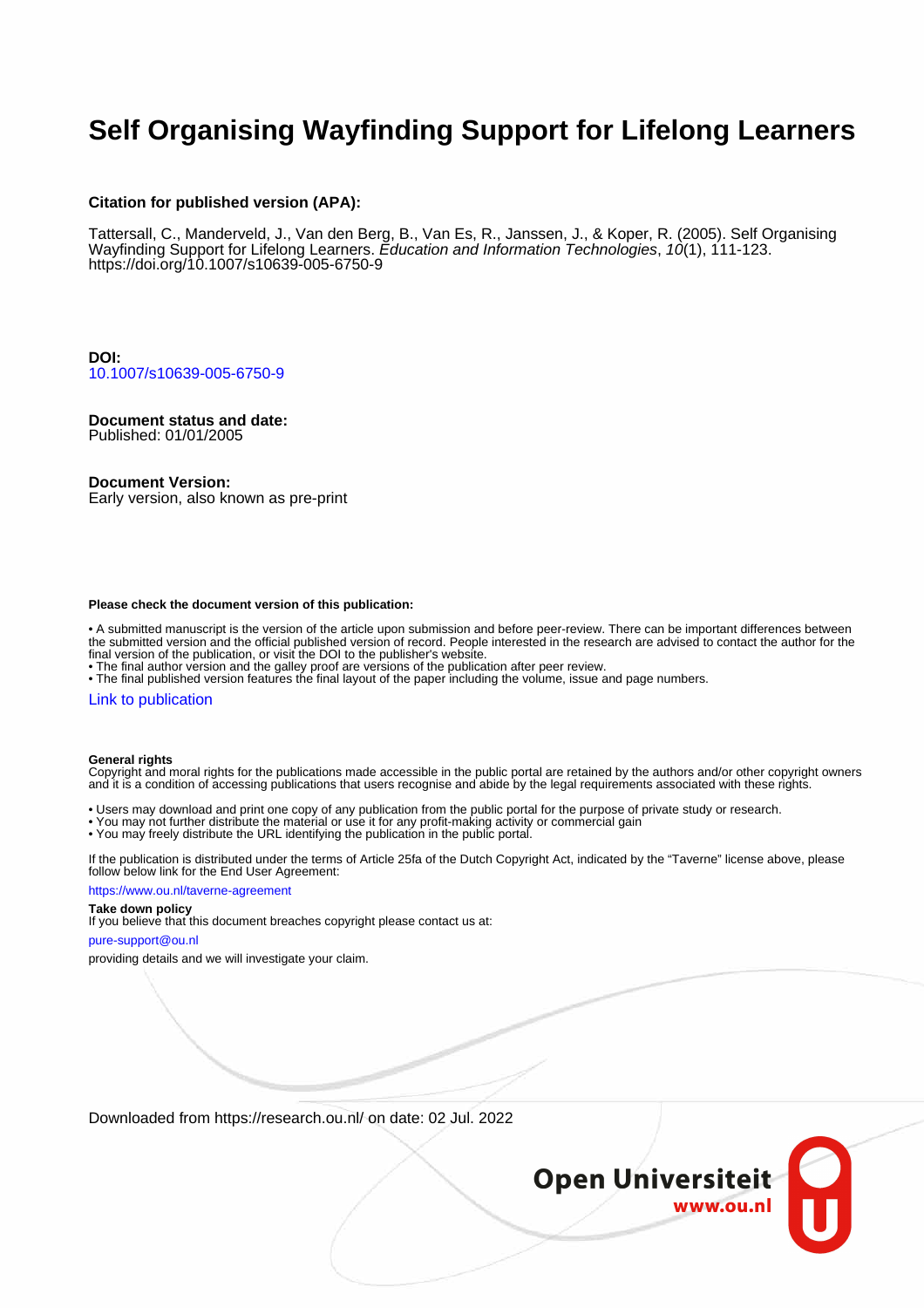Correspondence concerning the article should be addressed to Colin Tattersall, Educational Technology Expertise Centre, Open University of the Netherlands, Valkenburgerweg 177, 6419 AT Heerlen, The Netherlands, Email: colin.tattersall@ou.nl, Fax: +3145 576 2907

# **Self Organising Wayfinding Support for Lifelong Learners**

**Colin Tattersall, Jocelyn Manderveld, Bert van den Berg, René van Es, José Janssen, Rob Koper** 

**Educational Technology Expertise Centre, Open University of the Netherlands, Valkenburgerweg** 

**177, 6419 AT Heerlen, The Netherlands** 

# **Abstract**

Lifelong learning puts learner self-direction centre-stage. However, increased responsibility should not come at the price of over-burdening or abandonment of learners as they progress along their learning journey. This paper introduces an approach to *wayfinding* support for lifelong learners based on selforganisation theory. It describes an architecture which supports the recording, processing and presentation of collective learner behaviour designed to create a feedback loop informing learners of successful paths towards the attainment of learning goals. The approach is presented as an alternative to methods of achieving adaptation in hypermedia-based learning environments which involve learner modelling. The article concludes with a discussion of the questions being addressed in our ongoing research.

Keywords: lifelong learning, self-directed learning, navigation, log file analysis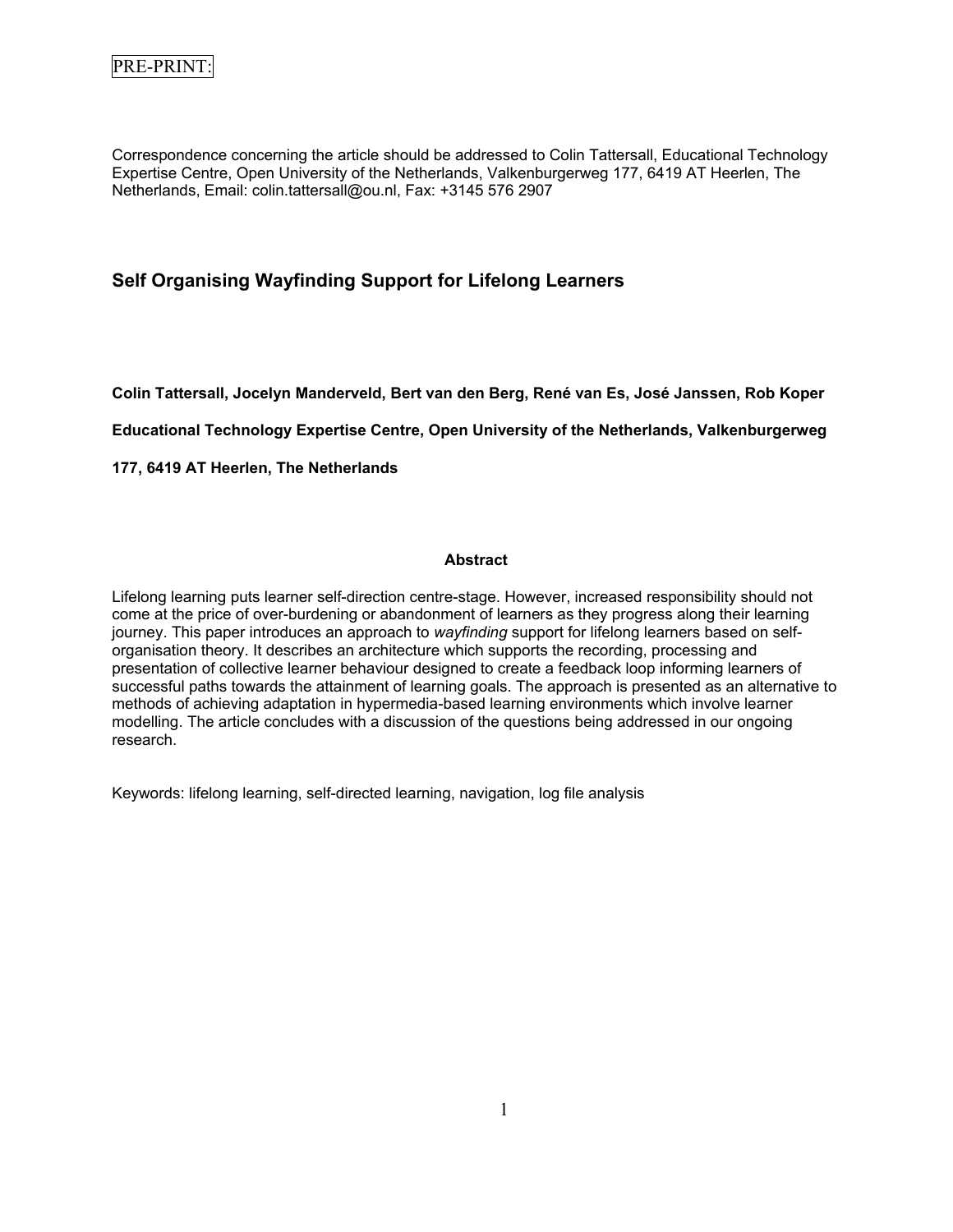### **Introduction**

Lifelong learning refers to the activities people perform throughout their lives to improve their knowledge, skills and competence in a particular field, given some personal, societal or employment related motives (Field, 2001). The European Commission has designated lifelong learning as one of its priorities, identified targets for lifelong learning in Europe, and is monitoring the implementation of strategies in its member states (European Commission, 2003).

Candy (1991) defines a number of characteristics of lifelong education, including its dependence on learners' ability and motivation to engage in self-directed learning activities, which is seen as both a means and an end. Brocket and Hiemstra (1991) define learner self-direction as the learner's assumption of "primary responsibility for and control over decisions about planning, implementing and evaluating the learning experience" and Hiemstra (1994) notes learners' preference to take on responsibility for their own learning.

However, taking on new responsibilities is not without its challenges. Brookfield (1985) notes that although self-directed learning "has connotations of autonomy, independence and isolation", investigations have highlighted that "adults would like more, rather than less, assistance in their learning pursuits". Similarly, Candy (1991) writes that self-directed learners are often challenged to assume certain responsibilities, and that when deciding how to approach learning tasks, the self-directed learner is "confronted with the problem of how to find a way into and through a body of knowledge that is unknown at the outset. Without the benefit of any explicit guidance, a self-directed learner is obliged to map out a course of inquiry that seems appropriate, but that may involve a certain amount of difficulty and disappointment that could have been averted."

Candy's description calls to mind the image of the lifelong learner as navigator, charting a course through educational waters, following Darken and Silbert's (1993) definition of navigation as the "process of determining a path to be traveled by any object through any environment". In subsequent work, Darken (2002) uses the term 'wayfinding' to refer more specifically to the navigator's decision making process.

We use the term "Educational wayfinding" to describe the cognitive, decision-making process carried out by self-directed learners as they assume responsibility for choosing and sequencing their learning events. The wayfinding decisions with which learners are faced arise from the freedom offered to them by learning providers on their way to the attainment of particular goals. In some highly constrained situations, both the choice of learning events and their ordering may be fixed by a learning provider. More likely, learners may be permitted to select and order modules, perhaps to accumulate credit points towards a certificate. In this context, we note Yorke's (1999) warning that "as the unitization of curricula spreads through higher education, so there is a need for greater guidance for students to navigate their way through the schemes".

This leads to the central hypothesis of this paper: difficulties in the educational wayfinding process can lead to learners not reaching their goals, or taking unduly long to do so. The consequences of these difficulties impact the efficiency of education provision—the ratio of output to input (Rumble, 1997) —and can have consequences for providers' direct funding and market image. While there are a large number of factors which can contribute to persistence rates in education (Cookson, 1990; Martinez, 2003; Xenos, Pierrakeas, & Pintelas, 2002), many of which are beyond the control of learning providers, it would seem to make financial sense for learning providers to try to remove wayfinding problems from the learner retention equation.

Drawing on the above literature, our starting point is that self-directed learners can benefit from support in the educational wayfinding process, and that it is in the interests of learning providers to deliver such support. The purpose of this paper is to describe a new approach to supporting the educational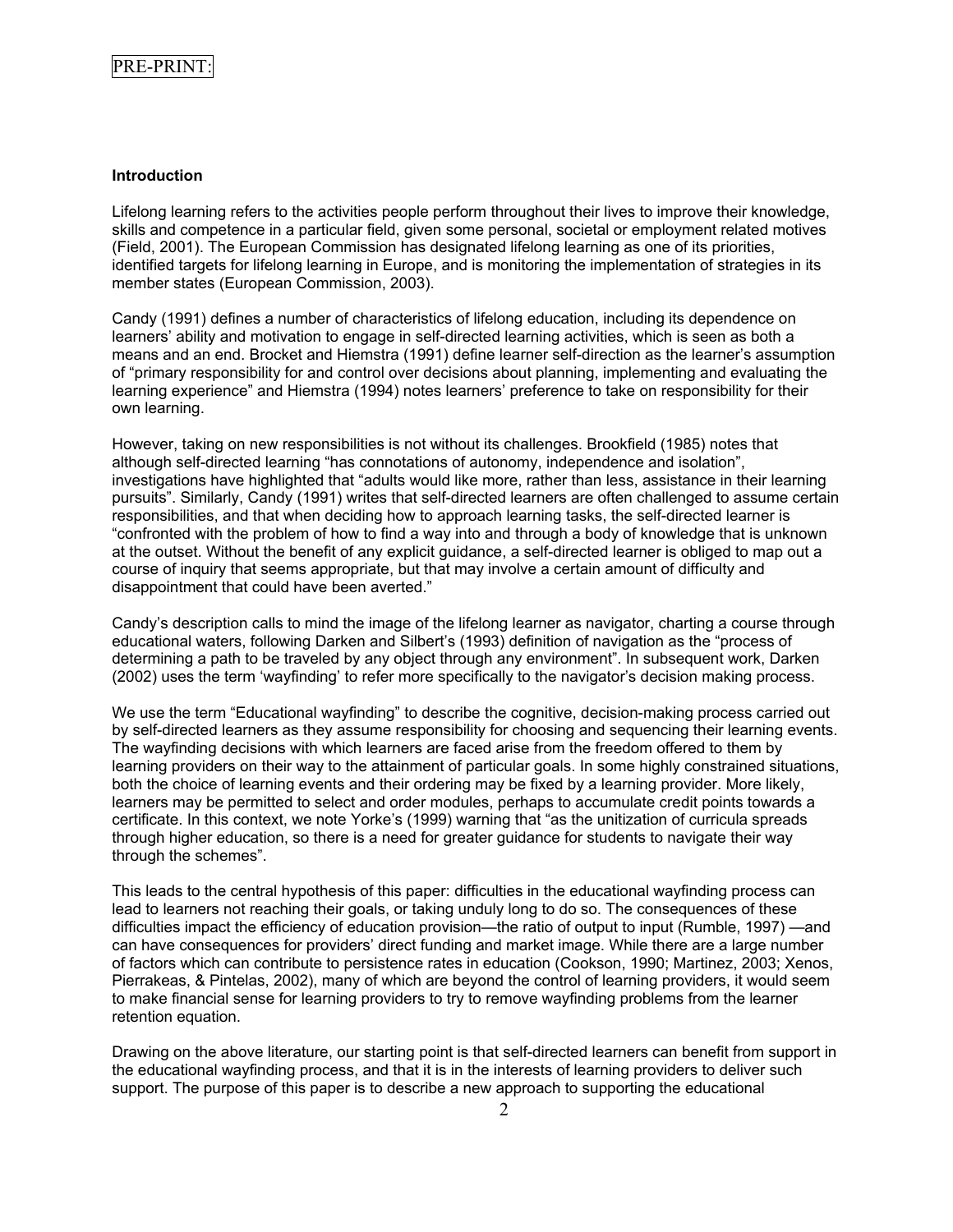wayfinding process which has the potential to address the drawbacks of existing approaches found in the literature. The next section examines a number of alternatives to the provision of such support, and is followed by a section which introduces our approach to issue, building on self-organisation theory. The article concludes with a description of the research questions to be answered in our ongoing work, together with a number of discussion points raised by the approach.

### **Wayfinding support for lifelong learners**

In examining wayfinding support for lifelong learners, it is instructive to review approaches used today in open & distance learning (ODL) and also those identified by ODL research but not yet widely implemented.

The first approach involves designing for lifelong learning, creating curricula or content plans to be followed by learners. However, this pre-planning conflicts with the goal of facilitating self-direction, and Evans (1994) notes that the didactic models used in open and distance education are often "founded on highly didactic models which provide [the students] with little control over their own learning … and the students are left with little option but to adhere to the curriculum". Indeed the ability to predict effective curricula for self-directed learners is called into doubt by Spear and Mocker (1984), who note that learners "tend to select a course from limited alternatives which occur fortuitously within their environment". These reservations suggest the need for a flexible, adaptive approach to wayfinding support, able to respond to learners' changing situations and goals.

Such flexibility can be realised through so-called "learner support services" (Simpson, 2000). Ludwig-Hardman and Dunlap (2003) describe a number of services designed to support learners' self-direction including intake interviews, pre-assessments and one-on-one advising, and other authors have commented on their importance in delivering high quality ODL (LaPadula, 2003; Scheer & Lockee, 2003). Although capable of providing highly individualised advice, learner support services do not come without a price. Costs are likely to be variable with student numbers and be exacerbated by the less predictable, demand driven nature of lifelong learning. A recent OECD report (2003) comments that lifelong learning "complicates the resource challenge because it changes so many parameters at once … the substantive content of lifelong learning is defined by the demand of individual learners, [and] the cost of lifelong learning is different because the timing, duration, and venue of lifelong learning are different from those of initial formal education and training".

As a response to this issues of financing support for lifelong learners, a significant amount of research has explored the application of information technologies to lifelong learning support (Dicheva & McLoughlin, 2003; Sinitsa, 2000). Much of this research revolves around the use of the World Wide Web in lifelong learning, facilitating the creation of distributed networks of learning resources (Zahariadis & Voliotis, 2003). These *educational hypermedia systems* (De Bra, 2002) are part of the Adaptive Hypermedia research area (Brusilovsky, 2001; Cristea & De Bra, 2002). The authors of a recent CEDEFOP thematic workshop report (CEDEFOP, 2003) contend that Adaptive Hypermedia Systems (AHSs) are "particularly suited to implementing lifelong learning … because they can tailor the learning environment and content to each individual learner's needs and aptitudes".

AHS continues a research line established in the eighties by work in the area of Intelligent Tutoring Systems, in seeking to "build a model of the goals, preferences and knowledge of the individual user and use this through the interaction for adaptation of the hypertext to the needs of the user" (De Bra, Brusilovsky, & Houben, 1999).

This reliance on accurate, detailed and up-to-date user models is both the theoretical strength of Adaptive Hypermedia and its practical Achilles heel. Without models, or with incorrect ones, adaptation falters. Self (1987), writing over 15 years ago, noted the absence of a theory of learning which might be used to maintain learner models. In a later article (1990), Self describes the scope of the student modelling problem—"from computational questions, to representational issues, through plan recognition, mental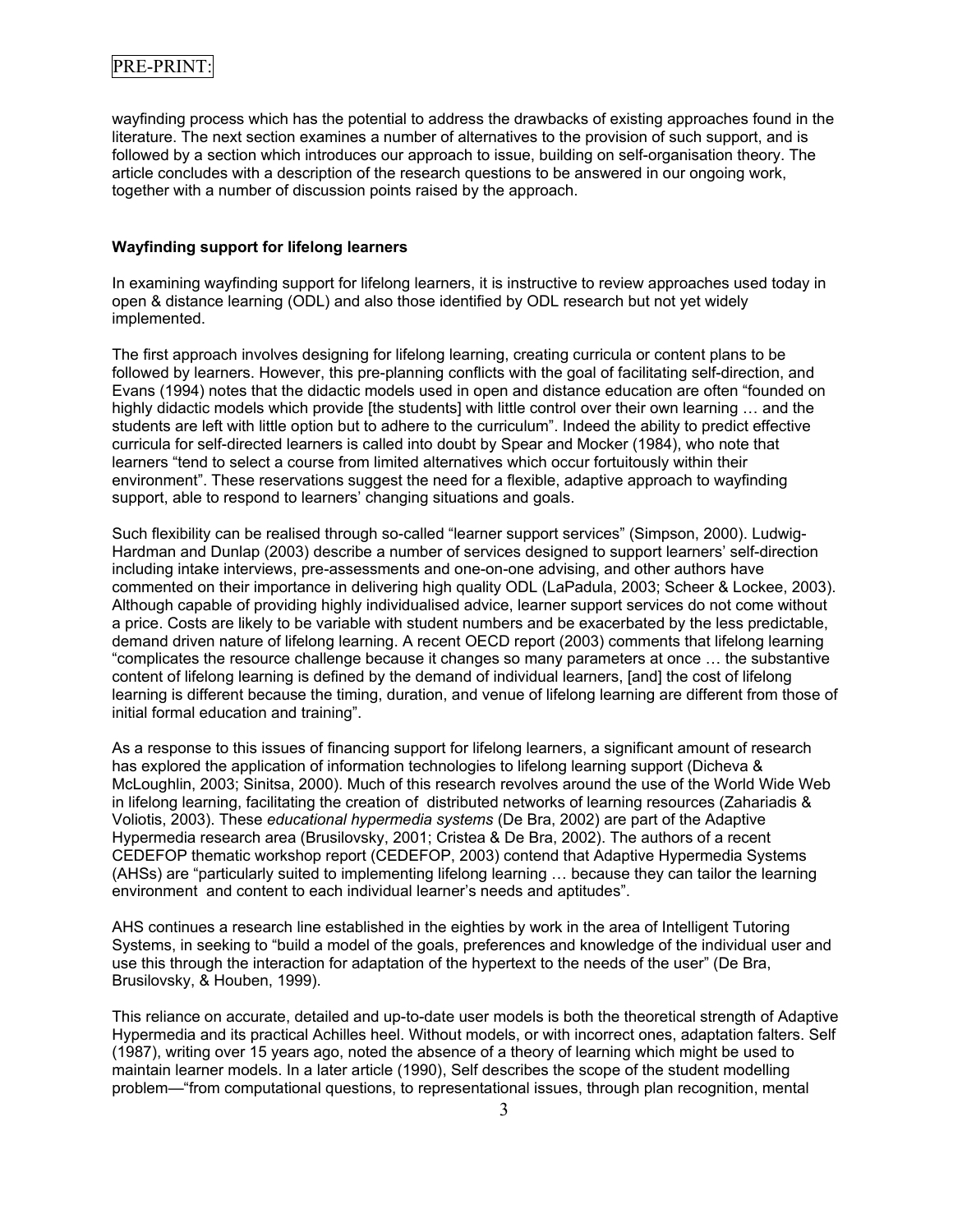models, episodic memory to individual differences - to encompass, it would seem, almost all of cognitive science". Although Self has continued to argue for the importance of user models, concerns on its practical application have continued to be raised (Atif, Benlamri, & J., 2003; Kay, 2001; Strachan, Anderson, Sneesby, & Evans, 1997) . This is perhaps even more problematic in the context of lifelong learning, where goals, preferences and knowledge change with the many and varied family, career and lifestyle influences over a learner's life. Indeed, personalised learning environments based on lifelong learner models were recently described (Hall, 2002) as one of the Grand Challenges for Computing Research, not feasible in a ten to fifteen year timescale, alongside Interfacing with the Human Brain and Getting Androids to Learn from Testimony.

These observations on wayfinding support for lifelong learners raise a question for research in education and information technology: Is there a alternative approach to wayfinding guidance for lifelong learners which might provide a cost-effective solution yet which does not rely upon learner modelling?

### **Self-organisation and wayfinding**

The previous section reviewed three sources of wayfinding support—*course designers*, attempting to predict efficient paths for lifelong learners, *learner support services*, providing flexible advice but at price, and *adaptive hypermedia systems,* still challenged to prove their practical application. A fourth source can be found in the "other learners", a point noted by Brookfield (1985) when he states that the "successful self-directed learners … place their learning within a social setting in which the advice, information, and skill modelling provided by other learners are crucial conditions for successful learning". This observation finds echoes in the information navigation literature, where the term *social navigation* (Höök & Benyon, 2003) has been coined to describe research reflecting the fact that "navigation is a social and frequently a collaborative process" (Dieberger, 2003). This point is also made by Forsberg et al. (1998) who state that "most information navigation in the real world is performed through talking to other people". However, we need to question whether lifelong learners could solve the wayfinding problem by talking to each other, since this adds an additional burden—that of interacting with others in advice-giving dialogues—to those often already under pressure to combine learning, working and family life.

In fact, social navigation does not always involve direct interaction. The field has been divided into two areas of research . The first, *direct* social navigation, sees actors as "co-present and in direct contact with one another" (Dieberger, Höök, Svensson, & Lönnqvist, 2001). In contrast, *indirect* social navigation exploits traces of interactions left by others (Shipman et al., 1996; Wexelblat, 1999). Applications of indirect social navigation can be found in the educational literature (Shipman, Furuta, Brenner, Chung, & Hsieh, 2000; Zeiliger, Reggers, Baldewyns, & Jans, 1997), although the focus has tended to fall on teachers or students pre-defining trails through information space for others to follow later. This approach brings with it a certain cost to the lifelong learner who may not be disposed to investing time and effort to create a trail for unknown learners coming along later. The ideal approach would avoid anyone preplanning wayfinding guides and have them somehow "emerge" so that learning events, as it were, spontaneously acquire (sequential) structures or organisations. This is the language of selforganisation—"the spontaneous formation of well-organised structures, patterns or behaviours, from random initial conditions" (Soraya Kouadri et al., 2003). Indeed the "acquiring of spatial, temporal or functional structure" is seen as the essence of self-organisation by Hadeli et al.(2003), and is echoed by Heylighen and Gershenson (2003)—"a self-organizing system not only regulates or adapts its behavior, it creates its own organization. In that respect it differs fundamentally from our present systems, which are created by their designer."

Bonabeau, Dorigo and Theraulaz (1999) give ant foraging trails as an example of the spatiotemporal structures which emerge as a result of self-organisation. The ability of ants to find efficient (i.e. short) routes between nests and food sources suggests an approach to cost-effective, flexible and implementable wayfinding support. Paths identified by ants are not pre-planned, but emerge, spontaneously, as a result of indirect communication between members of an ant colony—a form of indirect social navigation. Dorigo and Di Caro (1999) describe how ants deposit a chemical substance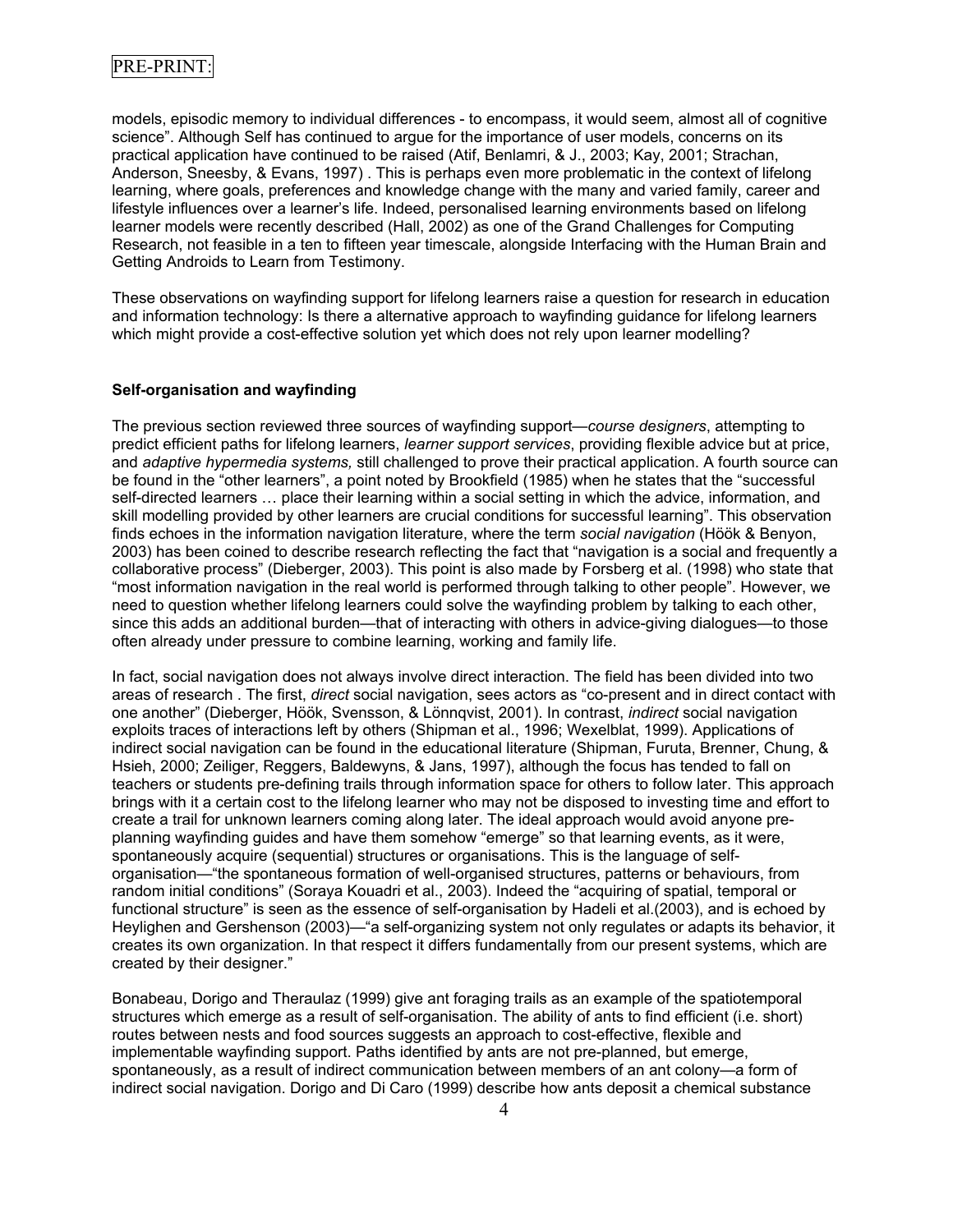known as pheromone which can be sensed by other ants. When a navigational decision has to be made, such as taking a left branch or a right one, ants make a probabilistic choice based on the amount of pheromone they smell on the branches. Initially, in the absence of deposited pheromone, each of the branches is chosen with equal probability. However, if one branch leads to food faster than the other, ants on their way back will select the shorter branch due to the presence of the pheromone they deposited on the forward journey. More pheromone is deposited, leading to more ants selecting the shortest path, and so on, creating a feedback loop which leads ants along efficient paths to their destination. This process of indirect communication exploited by members of ant colonies is known as *stigmergy*. In their overview article Theraulaz and Bonabeau (1999) state, "The basic principle of stigmergy is extremely simple: Traces left and modifications made by individuals in their environment may feed back on them…. Individuals *do* interact to achieve coordination, but they interact indirectly, so that each insect taken separately does not seem to be involved in coordinated, collective behavior". Stigmergy, self-organisation and ant-colony algorithms are the subject of much interest in the computer science community (Di Caro & Dorigo, 1998; Dorigo, Bonabeau, & Theraulaz, 2000; Schoonderwoerd, Holland, Bruten, & Rothkrantz, 1996), for optimisation and routing problems. The application of stigmergy is also being explored in the elearning domain (Dron, 2002; Dron, Boyne, & Mitchell, 2001), albeit not in the area of wayfinding support.

In the educational arena, efficient paths are not defined in terms of distance, but rather time. We can imagine learners' interactions with learning resources and activities being recorded automatically as they progress through a body of knowledge. The time-stamping of these interactions allows sequences to be identified which can be processed and aggregated to derive a given "pheromone strength" favouring paths which are faster to complete. This information can be fed back to other lifelong learners, providing a new source of navigational guidance indicating "good" ways through the body of knowledge—a selforganising, stigmergic approach to wayfinding support. Such an approach seems to provide an answer to lifelong learning's need in this area. It is cost-effective, since trail creation occurs unnoticed as a side effect of learner interaction with e-learning systems, it is flexible, able to emerge from and adapt to different circumstances, and holds the prospect of being implementable, since its adaptivity (following the definition used by (Cristea & De Bra, 2002)) does not depend upon learner modelling. Indeed, such an approach abstracts entirely from the characteristics of individual learners, relying instead on the collective behaviour of the swarm of lifelong learners to identify efficient paths.

The next section introduces an architecture which supports the feeding back of collective learner behaviour to support learners in reaching their educational goals efficiently.

### **An architecture for wayfinding support in lifelong learning**

Our work on wayfinding support is being carried out within the context of a larger R&D programme, designed to help the creation of flexible lifelong learning facilities that meet the needs of learners at various levels of competence throughout their lives. We refer to these network facilities for lifelong learners as "Learning Networks" or LNs (Koper et al., 2004). Learning networks support seamless, ubiquitous access to learning facilities at work, at home and in schools and universities. We can view a Learning Network as a graph of nodes in a disciplinary domain. The nodes of the graph represent the available learning events, called Activity Nodes (ANs). An AN can be anything that is available to support learning, such as a course, a workshop, a conference, a lesson, an internet learning resource, etc. Providers and learners can create new ANs, can adapt existing ANs or can delete ANs. An LN typically represents a large and ever-changing set of ANs that provide learning opportunities for lifelong learners ("actors") from different providers, at different levels of expertise within the specific disciplinary domain.

Wayfinding support in LNs relies on the following two core concepts:

• The Learner's Position, defined as the set of ANs viewed as completed in the LN. This covers ANs which have actually been completed and those which can be considered as completed, perhaps as a result of exemptions arising from previous study or work experience. This distinction reflects what Spear terms acquired vs. residual knowledge (Spear, 1988).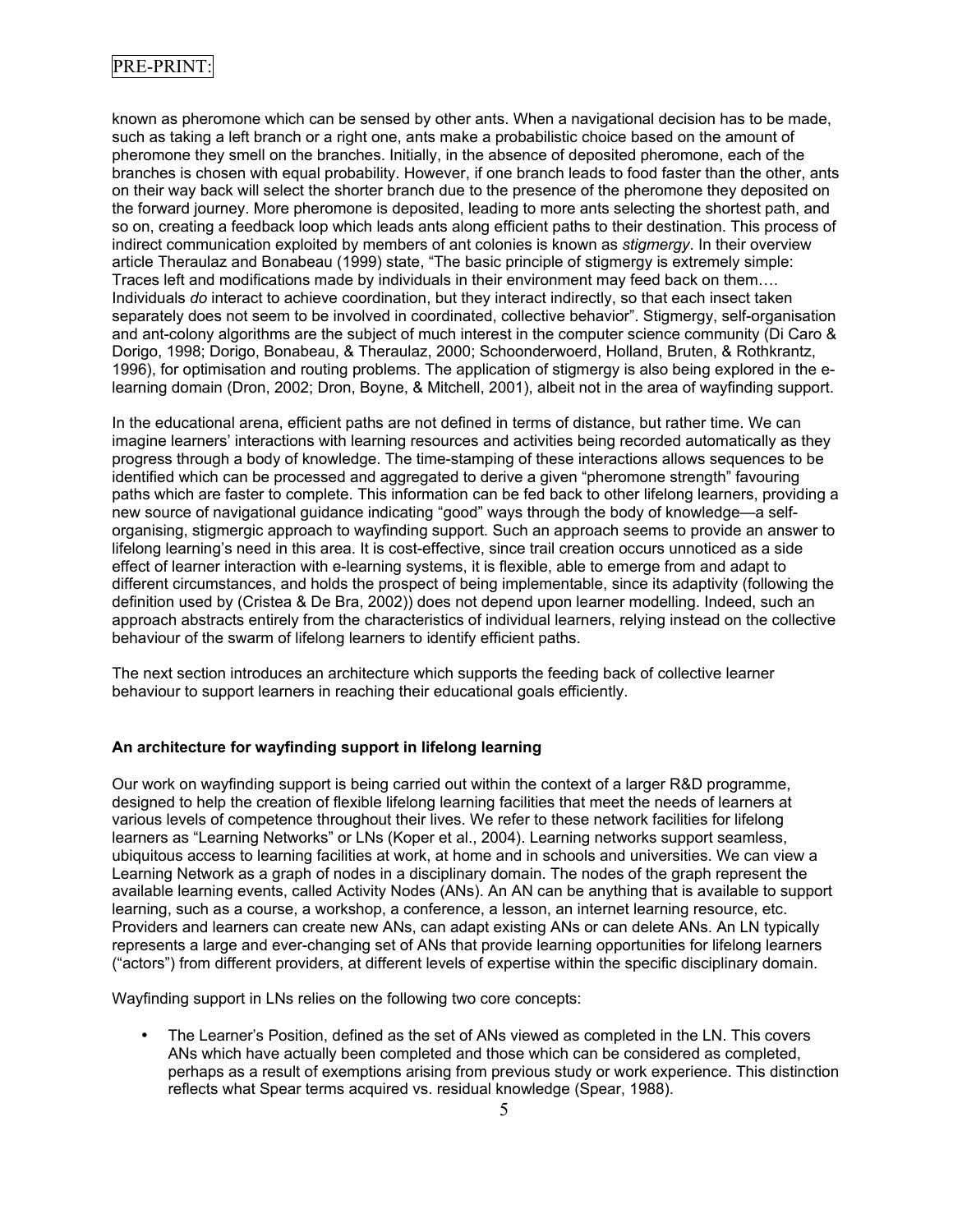• A Learner Target is any set of ANs that is sufficient to reach a particular level of competence or expertise in the domain. These targets and their connected competency levels maybe selfdefined or predefined in the network.

These two concepts equate to "you are here" (position) and "there's where I want to be" (target), and the wayfinding guidance which is fed back concerns effective ways of getting from here to there, based on the behaviour of previous learners.

The architecture we propose combines elements which record, collect, process and present collective lifelong learner behaviour. Andersson et al. (2002) use the phrase *Emergent Interaction Systems* to describe systems which "consist of an environment in which a number of individual actors share some experience/phenomenon. Data originating from the actors and their behaviour is collected, transformed and fed back into the environment. The defining requirement of emergent interaction is that this feedback has some noticeable and interesting effect on the behaviour of the individuals and the collective - that something 'emerges' in the interactions between the individuals, the collective, and the shared phenomenon as a result of introducing the feedback mechanism. The immediate effect may be enhancement of the individual experience - with resulting effects on the individual's behaviour, choice of action, and so on."

The 'something that emerges' in our situation are paths through bodies of knowledge, rather like wellworn footpaths in forests. Our initial focus is on *efficient* paths, that is, those which minimise the time taken to reach a certain target from a particular position. Subsequent research will investigate *attractive* paths, those rated highest by other learners, in line with work on recommender systems (Herlocker, Konstan, Terveen, & Riedl, 2004; Resnick & Varian, 1997). Today, neither efficient nor attractive paths are visible to lifelong learners since there are no mechanisms available to reveal them. However, many of the required elements are in place.

Central to the approach are logs of learner information indicating what learners did and when. The use of internet technologies in e-learning has brought with it an increase in the level of standardisation of transmission protocols and data, and logging information is no exception. The World Wide Web Consortium has defined Common and Extended Log File Formats (World Wide Web Consortium, 1996) and a whole area of research is now dedicated to the processing and analysis of these files for various purposes, known as Web Usage Mining (Punin, Krishnamoorthy, & Zaki, 2001; Spiliopoulou, Pohle, & Faulstich, 1999; Srivastava, Cooley, Deshpande, & Tan, 2000). The techniques have also been applied in education (Sheard, Ceddia, & Hurst, 2003; Zaïane, 2001).

However, the events which are registered in these logs are extremely low level, especially when seen from the lifelong learning perspective. This complicates their analysis, making it difficult to know which users are interacting (since only IP addresses are logged) and what they are doing (since only cryptic Uniform Resource Locators (URLs) are logged). Oberle et al. (2003) note that "an interpretation of URLs in terms of user behaviour, interests and intentions is not always straightforward … web usage analysis is not interested in patterns of URLs but rather in patterns of application events". The route to solving this problem taken by Oberle et al. is to enhance the logs with additional information drawn from a formal ontology. However, the characteristics of our domain suggest a different type of log is more appropriate, one at a higher level of application event and which records not only which lifelong learner did what, but also whether or not this was successful (eg by including the results of an assessment).

Such a level of logging is available in the learner records data store described in the IEEE Draft Standard for Learning Technology — Learning Technology Systems Architecture (IEEE, 2001). This data store, specifically designed to cater for the nomadic nature of lifelong learners, is defined as a repository of "learner information, such as performance, preference, and other types of information. The learner records may store/retrieve information about the past (e.g., historical learner records), but may also hold information about the present (e.g., current assessments for suspending and resuming sessions) and the future (e.g., pedagogy, learner, or employer objectives)". While the exact format of a learner record is not described in the IEEE draft, the IMS Simple Sequencing Tracking Model (IMSSS, 2003) suggests the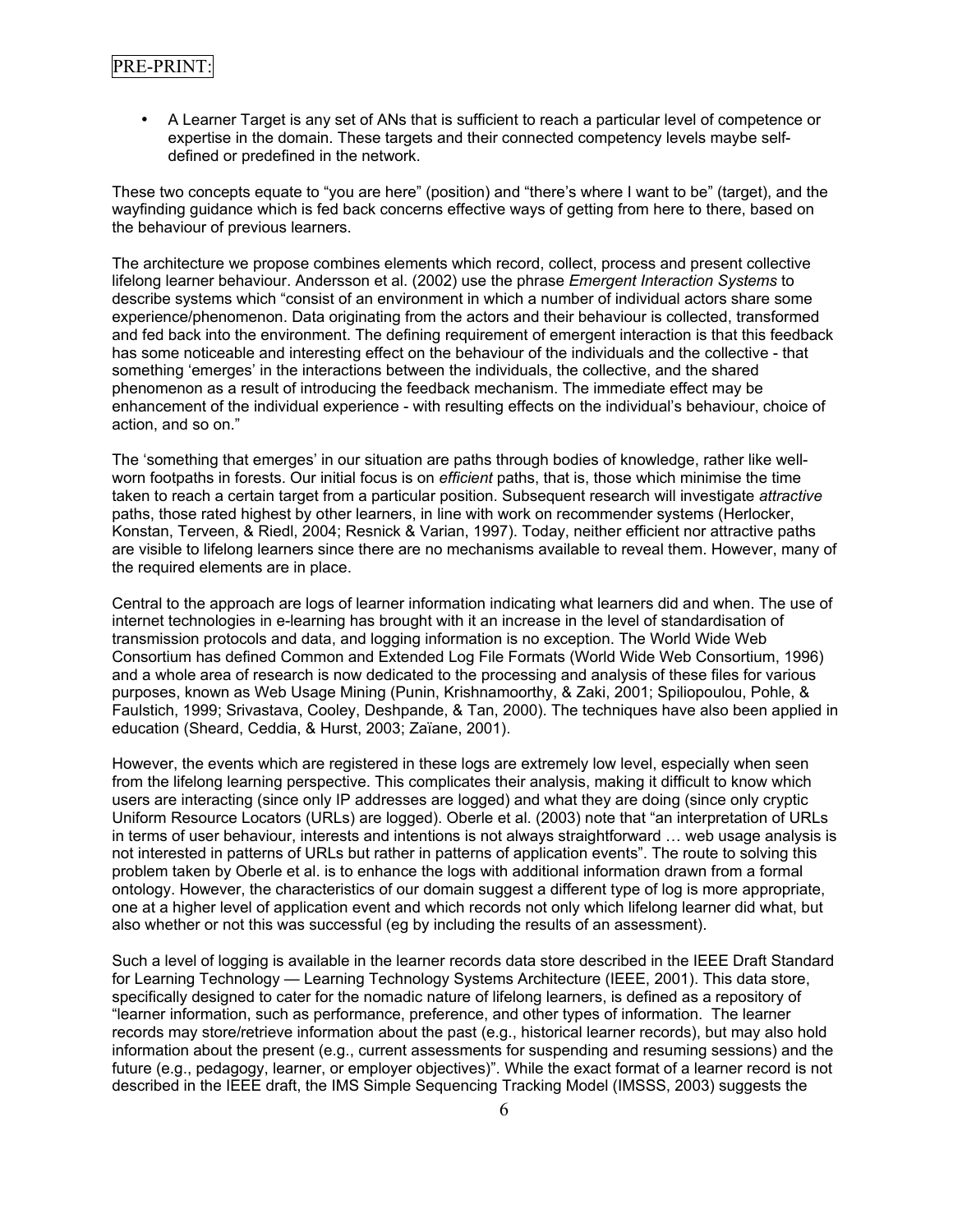type of information which might be stored when tracking learner interaction with Units of Learning as defined in the IMS Learning Design specification (IMSLD, 2003).

Using this combination of Learning Technology standards & specifications yields a log from which macro progress (Simpson, 2000) can be derived. Moreover, the use of standards & specifications helps address the cradle-to-the-grave data management challenge posed by lifelong learning.

With the notions of position, target and learner record in place, the elements of an architecture for selforganising wayfinding support for lifelong learners can be introduced (Figure 1).



*Figure 1.* An architecture for wayfinding support for lifelong learners

Lifelong learners interact with the functionality available in a learning network (Koper et al., 2004). Learner-Activity Node interaction is logged in a Learner Record Store along the lines described above, including information on the learner, the AN, a timestamp and an indication of performance (for example, pass or fail). The lifelong learner has access to a Feedback Presenter which reveals how other learners with the same target and from the same position have successfully progressed to their (shared) target. This information is derived from the collective log of learner interactions, following both filtering and processing.

The filtering is used first to limit the feedback to involve only those learner-AN interactions on the way to the same target as the learner (in Figure 1, Filter 1), ensuring that any guidance is directing the learner appropriately. Filter 1 assumes some mechanism by which a lifelong learner's target(s) can be set and updated (the Targetsetter). Although we may speculate on advanced systems able to infer goals by examining the learner record store, a more practical approach may be to have the learner indicate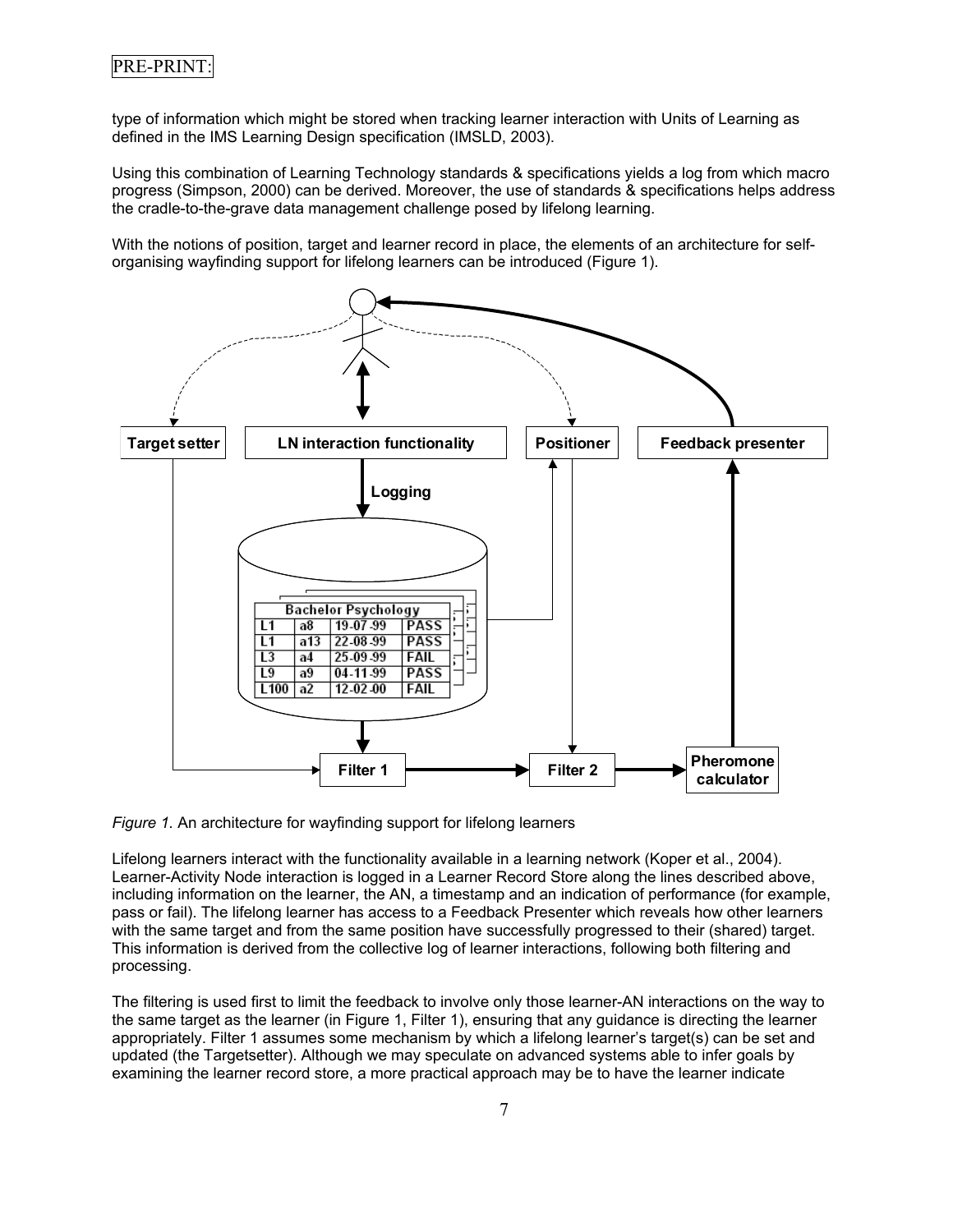target(s) from a set of competency levels achievable in a given learning network. This is in line with Self's (1990) advice: *Avoid Guessing: get the student to tell you what you need to know*.

Once the dataset has been reduced to focus on other lifelong learners with the same target, a second filter is applied (in Figure 1, Filter 2) to reduce it further to those learners who have departed from the same position as the learner ("others with your target and position proceeded as follows"). This second filter also assumes a mechanism is assumed which maintains the learner's position in a learning network (the Positioner).

The processing is used to calculate a "pheromone" value for the various next steps taken by other learners, favouring the step taking the least time to complete. The next steps can be ranked on the basis of pheromone strength and revealed to the learner via the Feedback Presenter.

With this architecture in place, lifelong learners are given access to information hitherto unavailable to them, yet of importance to the wayfinding process. The learner is able to find answers to questions such as "How did other learners progress in this learning network from where I am now?", "Which path through the learning network offer the most chance of success?" and "What has been the most efficient (i.e. fastest) path taken by others through this Learning Network?".

### **Discussion**

This paper has described the rationale behind our research into self-organising wayfinding support, and described an architecture for its provision. Our approach is designed to adapt support for decisions on the sequencing of learning events not on the basis of a model of the individual learner but using information on the collective behaviour of other learners.

We are currently analysing learner record information covering the many thousands of lifelong learners studying at our institution. This analysis will inform the central research questions for our work: Which information should be fed back to learners (eg time to reach target)? How should information be revealed (eg as a list of alternative next steps or as a weighted map of the learning network)? When should feedback be given (should a threshold of interaction be reached before the feedback becomes active for learners)? How should the benefit of the introduction of the feedback be measured?

Once our analysis is complete, we intend to simulate the introduction of an educational technology implementing the feedback loop to predict the impact of its introduction before carrying out experiments with lifelong learners to measure the actual value of the approach with an implemented tool.

In conclusion, we underline three important aspects of our work:

- The work is intended to open a new source of information to help lifelong learners in deciding how to progress towards their learning goals. This source (others with shared positions and targets) is a natural one in the world of social navigation but is today unavailable to lifelong learners.
- The envisaged feedback loop has an advisory character, and is not intended to push all learners down a single path as quickly as possible. There are many influences on lifelong learners' decisions to pursue, continue, stop or suspend a course of learning and the freedom of choice rests with the lifelong learner. Our approach is designed to allow lifelong learners to make informed choices concerning steps on their learning journey, based on actual rather than predicted learner behaviour.
- The approach does not equate lifelong learners with ants and thereby preclude individual complexity. Rather, it seeks to abstract away from the complexity of learning processes and motivations in individuals to the level of learner-AN interaction. This follows Bonabeau, Dorigo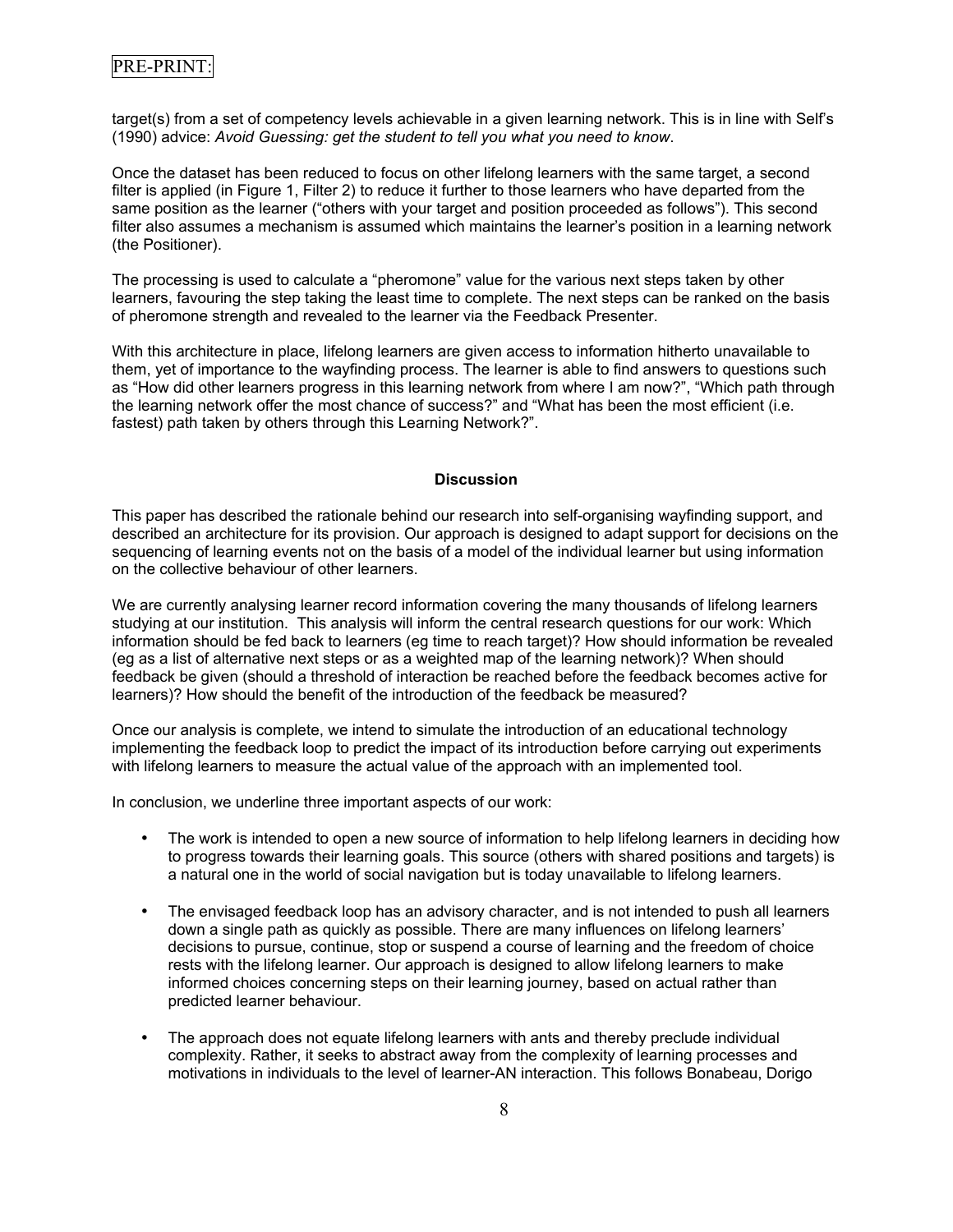and Theraulaz's (1999) view that "at some level of description it is possible to explain complex collective behaviour by assuming that insects are relatively simple interacting entities".

Our work is still in its initial phases; subsequent articles will report on the methods and techniques used in the research, together with the results of its evaluation.

#### **Acknowledgements**

The authors would like to thank Wim Waterink and Catherine Bolman of the Psychology Department, and Pierre Höppener of the Marketing department, at The Open University of The Netherlands for their contributions to this work.

#### **References**

- Andersson, N., Broberg, A., Bränberg, A., Janlert, L.-E., Jonsson, E., Holmlund, K., et al. (2002). *Emergent Interaction - A Pre-study,* . Umeå: Department Of Computing Science, Umeå University,.
- Atif, Y., Benlamri, R., & J., B. (2003). Learning Objects Based Framework for Self-Adaptive Learning. *Education and Information Technologies, 8*(3), 345-368.
- Bonabeau, E., Dorigo, M., & Theraulaz, G. (1999). Introduction. In M. D. G. T. E. Bonabeau (Ed.), *Swarm Intelligence*. Oxford: Oxford University Press.
- Brockett, R. G., & Hiemstra, R. (1991). *Self-direction in adult learning: Perspectives on theory, research, and practice*. London: Routledge.
- Brookfield, S. (1985). Self-Directed Learning: A Critical Review of Research. In S. Brookfield (Ed.), *Self-Directed Learning: From Theory to Practice* (Vol. 25). San Francisco: Jossey-Bass Inc.
- Brusilovsky, P. (2001). Adaptive Hypermedia. *User Modeling and User-Adapted Interaction, 11*, 87-110. Candy, P. C. (1991). *Self-Direction for Lifelong Learning*. San Franciso: Jossey-Bass Inc.
- CEDEFOP. (2003). *Adaptive Hypermedia its role in lifelong learning*. Retrieved March 19th, 2004, from [http://www.trainingvillage.gr/etv/HomePages/Front\\_page\\_news/LLL03/AdaptiveHypermedia.pdf](http://www.trainingvillage.gr/etv/HomePages/Front_page_news/LLL03/AdaptiveHypermedia.pdf)
- Cookson, P. S. (1990). Persistence in Distance Education: A Review. In M. G. Moore (Ed.), *Contemporary Issues in American Distance Education* (pp. 192-204). Oxford: Pergamon Press.
- Cristea, A., & De Bra, P. (2002). *ODL Education Environments based on Adaptivity and Adaptability.* Paper presented at the World Conference on E-Learning in Corp., Govt., Health., & Higher Ed. (ELEARN), Montreal.
- Darken, R. P., & Peterson, B. (2002). Spatial Orientation, Wayfinding, and Representation. In K. M. Stanney (Ed.), *Handbook of Virtual Environments: Design, Implementation, and Applications*. New Jersey: Lawrence Erlbaum Assoc.
- Darken, R. P., & Silbert, J. L. (1993). *A Toolset for Navigation in Virtual Environments.* Paper presented at the ACM User Interface Software & Technology.
- De Bra, P. (2002). The Adaptive Web Adaptive Educational Hypermedia on the Web. *Communications of the Association for Computing Machinery, 45*(5), 60-61.
- De Bra, P., Brusilovsky, P., & Houben, G.-J. (1999). Adaptive Hypermedia: From Systems to Framework. *ACM Computing Surveys, 31*(4).
- Di Caro, G., & Dorigo, M. (1998). AntNet: Distributed stigmergic control for communications networks. *Journal of Artificial Intelligence Research, 9*, 317-365.
- Dicheva, D., & McLoughlin, C. (2003). Special Issue Editorial: Web-based educational environments for lifelong learning. *International Journal of Continuing Engineering Education and Lifelong Learning, 13*(1/2).
- Dieberger, A. (2003). Social Connotations of Space in the Design for Virtual Communities and Social Navigation. In K. H. D.Benyon (Ed.), *Designing Information Spaces : The Social Navigation Approach,* . London: Springer.
- Dieberger, A., Höök, K., Svensson, M., & Lönnqvist, P. (2001). *Social Navigation Research Agenda.*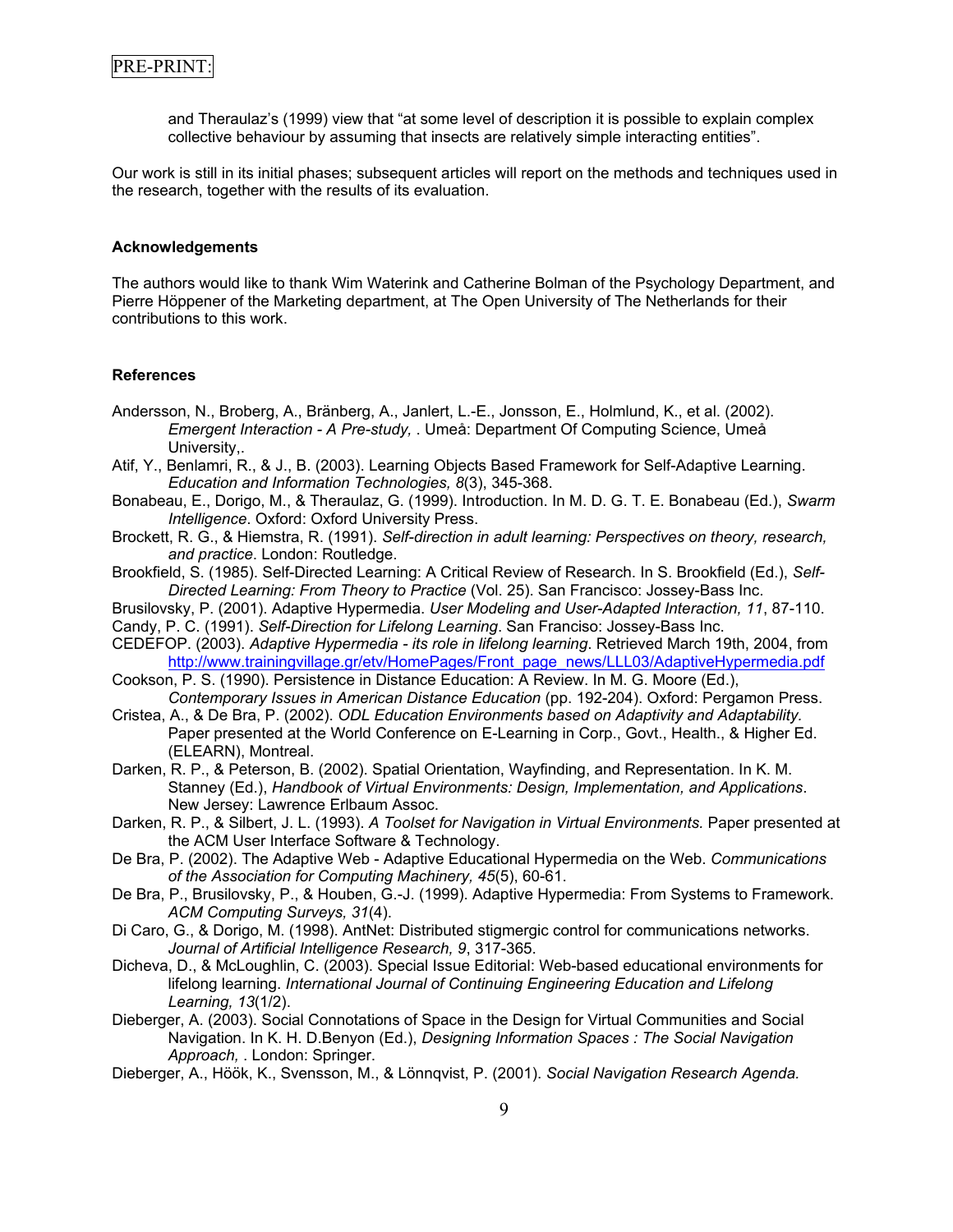Paper presented at the CHI'01, Seattle.

- Dorigo, M., Bonabeau, E., & Theraulaz, G. (2000). Ant algorithms and stigmergy. *Future Generation Computer Systems, 16*, 851-871.
- Dorigo, M., & Di Caro, G. (1999). The Ant Colony Optimization Meta-Heuristic. In D. Corne, M. Dorigo & F. Glover (Eds.), *New Ideas in Optimization* (pp. 11-32). London: McGraw-Hill.
- Dron, J. (2002). *Achieving self-organization in network-based learning environments.* Unpublished Ph.D., University of Brighton, Brighton.
- Dron, J., Boyne, C., & Mitchell, R. (2001). *Footpaths in the Stuff Swamp.* Paper presented at the Proceedings of WebNet 2001, Orlando, Florida.
- European Commission. (2003, 17.12.2003). *Implementing lifelong learning strategies in Europe: Progress report on the follow-up to the Council resolution of 2002*. Retrieved March 11th, 2004, from [http://europa.eu.int/comm/education/policies/2010/doc/synthesis\\_efta\\_eea\\_en.pdf](http://europa.eu.int/comm/education/policies/2010/doc/synthesis_efta_eea_en.pdf)
- Evans, T. (1994). *Understanding Learners in Open and Distance Education*. London: Kogan Page.
- Field, J. (2001). Lifelong education. *International Journal of Lifelong Education, 20*(1/2), 3-15.
- Forsberg, M., Höök, K., & Svensson, M. (1998). *Design Principles For Social Navigation Tools.* Paper presented at the Proceedings of the 4th ERCIM Workshop on 'User Interfaces for All', Special Theme 'Towards an Accessible Web', Stockholm.
- Hadeli, P. V., Zamfirescu, C. B., Van Brussel, H., Saint Germain, B., Holvoet, T., & Steegmans, E. (2003). *Self-Organising in Multi-agent Coordination and Control Using Stigmergy.* Paper presented at the The First Workshop on Self-Organising Engineering Applications (ESOA 2003), Melbourne, Australia.
- Hall, W. (2002). *Grand Challenge: Lifelong e-Learning*. Retrieved April 1st, 2004, from [http://www.nesc.ac.uk/esi/events/Grand\\_Challenges/panelc/c6.pdf](http://www.nesc.ac.uk/esi/events/Grand_Challenges/panelc/c6.pdf)
- Herlocker, J. L., Konstan, J. A., Terveen, L. G., & Riedl, J. T. (2004). Evaluating collaborative filtering recommender systems. *ACM Transactions on Information Systems (TOIS), 22*(1), 5-53.
- Heylighen, F., & Gershenson, C. (2003). The Meaning of Self-organization in Computing. *IEEE Intelligent Systems, section Trends & Controversies - Self-organization and Information Systems, May/June*.
- Hiemstra, R. (1994). Helping Learners Take Responsibility for Self-Directed Activities. In R. Hiemstra & R. G. Brockett (Eds.), *Overcoming Resistance to Self-Direction in Adult Learning* (Vol. 64, pp. 81- 87). San Franciso: Jossey-Bass Inc.
- Höök, K., & Benyon, D. (2003). *Designing Information Spaces : The Social Navigation Approach*. London: Springer.
- IEEE. (2001). *IEEE Draft Standard for Learning Technology Learning Technology Systems Architecture*. Retrieved March 26th, 2004, from ltsc.ieee.org/wg1/files/IEEE\_1484\_01\_D08\_LTSA.pdf
- IMSLD. (2003). *IMS Learning Design Specification*. Retrieved February 27th, 2004, from <http://www.imsglobal.org/learningdesign/index.cfm>
- IMSSS. (2003). *IMS Simple Sequencing Specification*. Retrieved March 27th, 2004, from <http://www.imsglobal.org/simplesequencing/index.cfm>
- Kay, J. (2001). Learner Control. *User Modeling and User-Adapted Interaction, 11*(1-2), 111-127.
- Koper, E. J. R., Giesbers, B., Van Rosmalen, P., Sloep, P., Van Bruggen, J., Tattersall, C., et al. (2004). A Design Model for Lifelong Learning Networks. *Interactive Learning Environments, (in press)*.
- LaPadula, M. (2003). A Comprehensive Look at Online Student Support Services for Distance Learners. *American Journal of Distance Education, 17*(3), 119-129.
- Ludwig-Hardman, S., & Dunlap, J. C. (2003). Learner Support Services for Online Students: Scaffolding for Success. *International Review of Research in Open and Distance Learning, 4*(1).
- Martinez, M. (2003). High Attrition Rates in e-Learning: Challenges, Predictors, and Solutions. *The eLearning Developers' Journal, July*.
- Oberle, D., Berendt, B., Hotho, A., & Gonzalez, J. (2003). Conceptual user tracking. In J. S. E.M. Ruiz, & P.S. Szczepaniak (Ed.), *Web Intelligence, First International Atlantic Web Intelligence Conference (AWIC 2003)*. Berlin: Springer,.
- OECD. (2003). *A Systemic Approach to Co-Financing Lifelong Learning.* Paper presented at the "Policies to strengthen incentives and mechanisms for co-financing lifelong learning", Bonn.
- Punin, J. R., Krishnamoorthy, M. S., & Zaki, M. J. (2001). Web Usage Mining: Languages and Algorithms. In *Studies in Classification, Data Analysis, and Knowledge Organization*: Springer-Verlag.